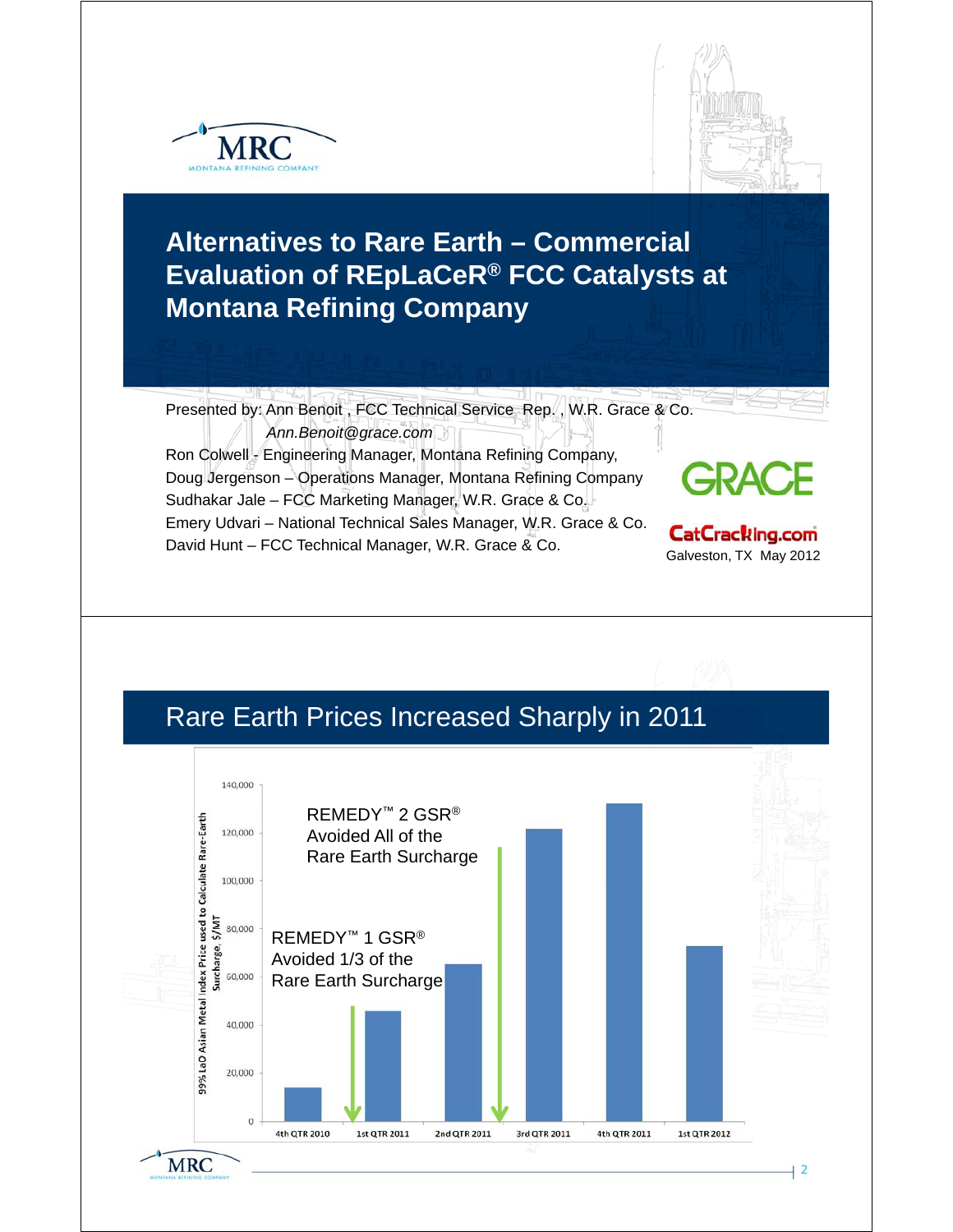



# REpLa "Ce "R" Over 50 Commercial Applications

| <b>Application No.</b> | % RE Reduction | Ni plus V, ppm | V plus Na, ppm |  |
|------------------------|----------------|----------------|----------------|--|
|                        | 100            | 56             | 2,700          |  |
| 4                      | 100            | 250            | 3,500          |  |
| 21                     | 100            | 2373           | 5,276          |  |
| 23                     | 100            | 4743           | 5,466          |  |
| 24                     | 80             | 1798           | 4,714          |  |
| 25                     | 80             | 8263           | 9,478          |  |
| 47                     | 30             | 8229           | 7,759          |  |
| 52                     | 20             | 11195          | 5,810          |  |
| $-100$                 |                |                |                |  |

- Low metals VGO to High Metals Resid Applications
- Rare Earth Reduction 100% to 20%



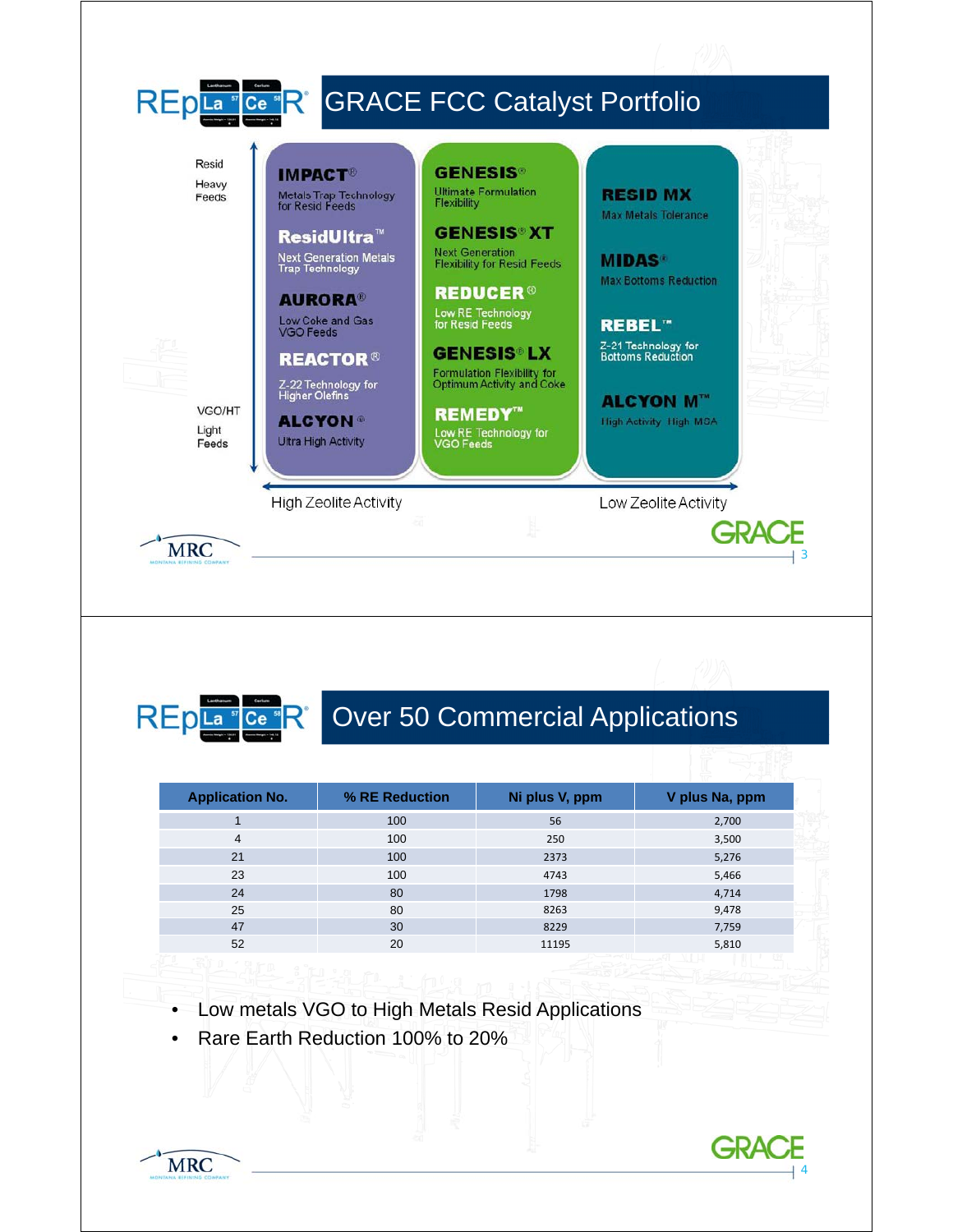| -2 | I |
|----|---|
|    |   |

**MRC** 

# Family of RE-Free Catalysts

|                                                                                                                                                                                                               | <b>RE Free Catalysts</b>                                                                                                                                                                                                                                                                                    |                                                                                                                                                                                                                                                                                                                                                                                         |  |  |
|---------------------------------------------------------------------------------------------------------------------------------------------------------------------------------------------------------------|-------------------------------------------------------------------------------------------------------------------------------------------------------------------------------------------------------------------------------------------------------------------------------------------------------------|-----------------------------------------------------------------------------------------------------------------------------------------------------------------------------------------------------------------------------------------------------------------------------------------------------------------------------------------------------------------------------------------|--|--|
| Z-22 Technology<br><b>REACTOR™</b>                                                                                                                                                                            | • Z-22 zeolite in REACTOR™ is Stabilized with a Proprietary Element<br>. REACTOR <sup>®</sup> matches Activity and Selectivity of Equivalent RE containing<br><b>Alumina Sol Formulations</b><br>. Full scale Production Commenced in 2Q'11<br>• 40 Commercial Applications and Growing                     |                                                                                                                                                                                                                                                                                                                                                                                         |  |  |
| Z-21 Technology<br><b>REBEL™</b>                                                                                                                                                                              | . REBEL is Formulated with Proprietary Grace Alumina and Z-21 Zeolite<br>• The Activity and Selectivity of REBEL <sup>™</sup> is similar to RE containing High<br>Matrix MIDAS <sup>®</sup> Catalyst<br>• Commercial Production commenced early 2Q'11<br>· Z-21 Technology is in 25 Commercial Applications |                                                                                                                                                                                                                                                                                                                                                                                         |  |  |
| <b>Low RE Catalyst Systems</b><br><b>REMEDY™</b><br><b>REDUCER™</b><br>Low RE Technology<br>Low RE Technology<br>for VGO/HT feeds<br>for resid feeds                                                          |                                                                                                                                                                                                                                                                                                             |                                                                                                                                                                                                                                                                                                                                                                                         |  |  |
| <b>MRC</b>                                                                                                                                                                                                    |                                                                                                                                                                                                                                                                                                             | <b>GRA</b>                                                                                                                                                                                                                                                                                                                                                                              |  |  |
|                                                                                                                                                                                                               |                                                                                                                                                                                                                                                                                                             |                                                                                                                                                                                                                                                                                                                                                                                         |  |  |
|                                                                                                                                                                                                               |                                                                                                                                                                                                                                                                                                             | Alternate Zeolite Stabilization Technology Z-21 and Z-22                                                                                                                                                                                                                                                                                                                                |  |  |
|                                                                                                                                                                                                               | <b>Stabilization with Rare Earth (RE)</b>                                                                                                                                                                                                                                                                   | <b>Proprietary Grace non-RE Stabilization</b>                                                                                                                                                                                                                                                                                                                                           |  |  |
| Rare Earth impact on Zeolite<br>- Prevents De-Alumination<br>- Stabilizes the structure<br>Rare Earth controls Zeolite<br>Activity<br>Selectivity<br>Hydrogen transfer<br><b>Prevents Metals Deactivation</b> | Unit cell size 24.32 A<br>$Si/Al = 12$<br>Very Effective Vanadium Trap 15 Al atoms/unit cell                                                                                                                                                                                                                | Alternate Methods are used to Stabilize the Zeolites in<br>Grace's RE-free Catalyst<br>- Proprietary Stabilizing Compounds<br>Unique Manufacturing Processes<br>Alternative materials provide activity and stability similar<br>to RE containing catalysts<br>Similar UCS as RE containing Zeolites<br>Truly RE-free, without Stabilization, would yield a<br>very low UCS and Activity |  |  |
|                                                                                                                                                                                                               | Rare Earth Enhances Activity of Zeolites<br>and Increases Gasoline Yield                                                                                                                                                                                                                                    | Z-21 and Z-22 have Higher UCS after<br>Deactivation than Zeolite without Stabilization                                                                                                                                                                                                                                                                                                  |  |  |

6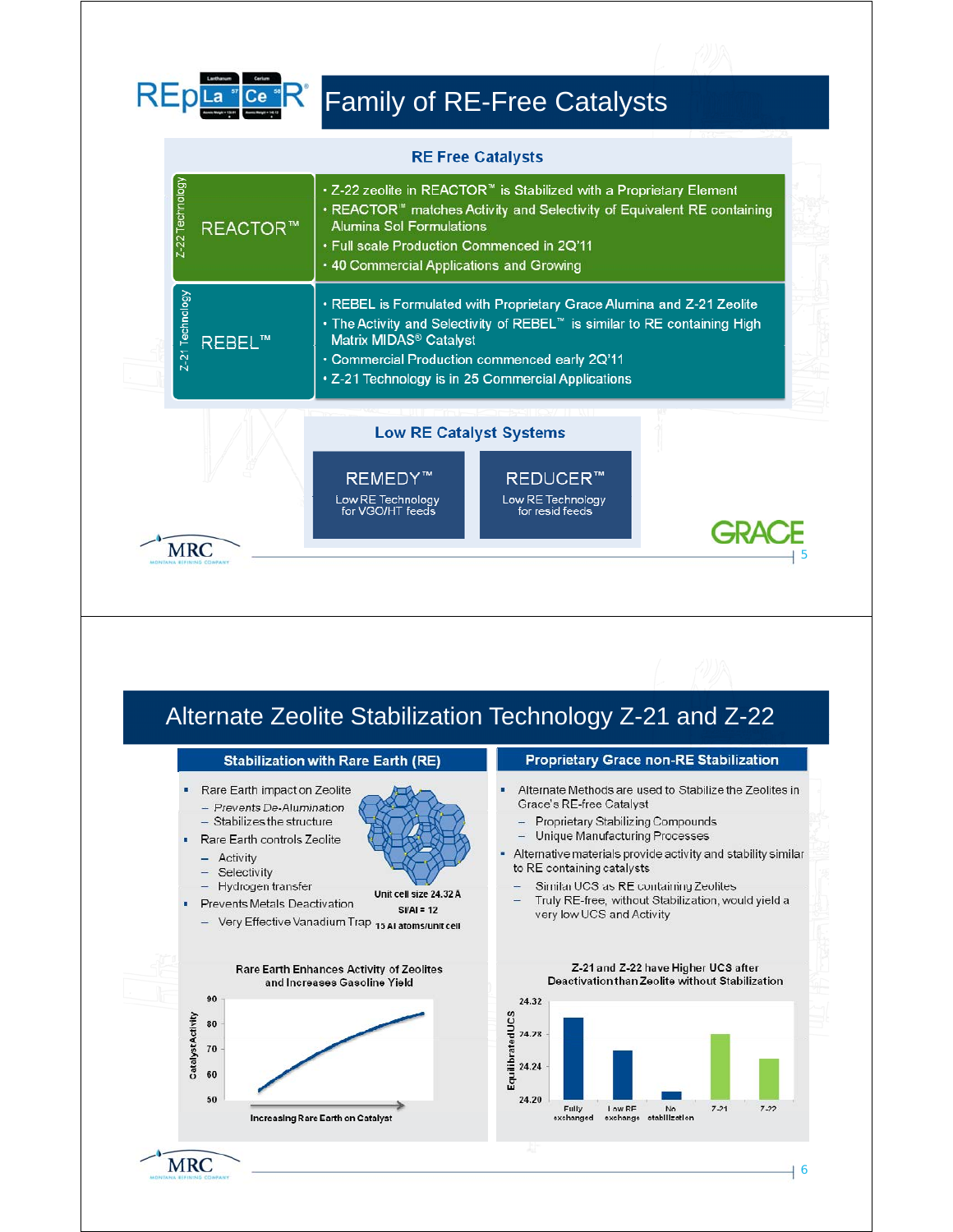

#### RE-Free Technology - Acidity After Metals-Free Deactivation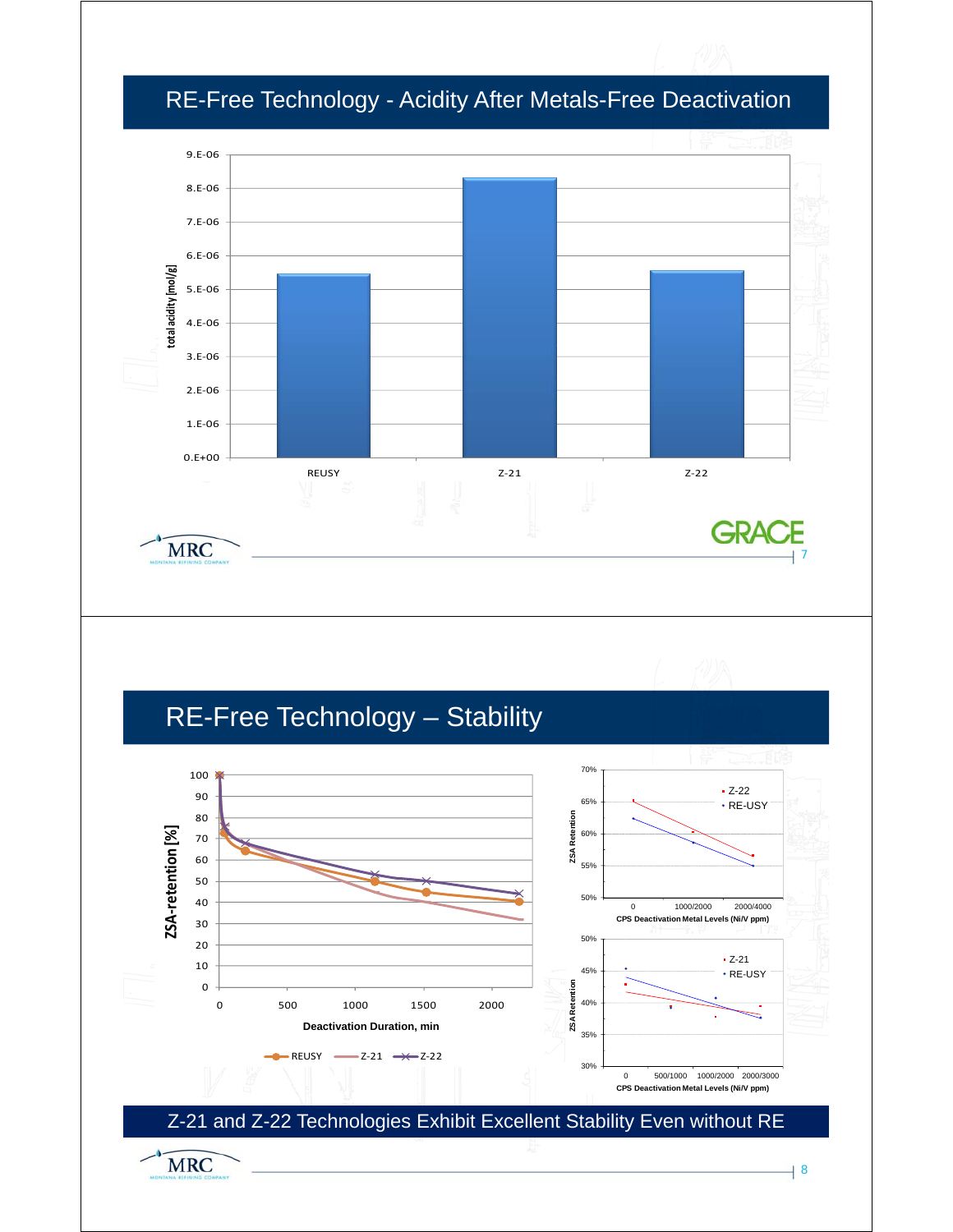#### MRC – Refinery in Great Falls, MT

- Located on the Missouri River
- Crude Rate ~10k bpd
- Nelson Complexity Factor  $-9.3$
- Sour Canadian and Local **Crudes**
- Products
	- Low Sulfur Gasoline
		- ULSD
		- JET
		- Asphalt

**MRC** 

#### MRC Block Flow Diagram **OCTANE HYDROTREATING** IMPROVEMENT Naphtha  $Hvdronen$   $||$   $\longrightarrow$  LPG Hydrogen **CRUDE** Hydrotreater DISTILLATION Isomerization Gasoline Kero **Hydrotreater Crude** Catalytic Reformer **Tower Crude** ULSD/GO **Hydrotreater** Alkylation t Jet, Diesel Vacuum Tower UPGRADING Gasoline  $LC$ **FCC** Asphalt  $\begin{array}{|c|c|c|c|c|c|}\n\hline\n\multicolumn{1}{|c|}{\text{Asphalt}} & \multicolumn{1}{|c|}{\text{Slurry Oil}}\n\end{array}$ **MRC**  $|10$

9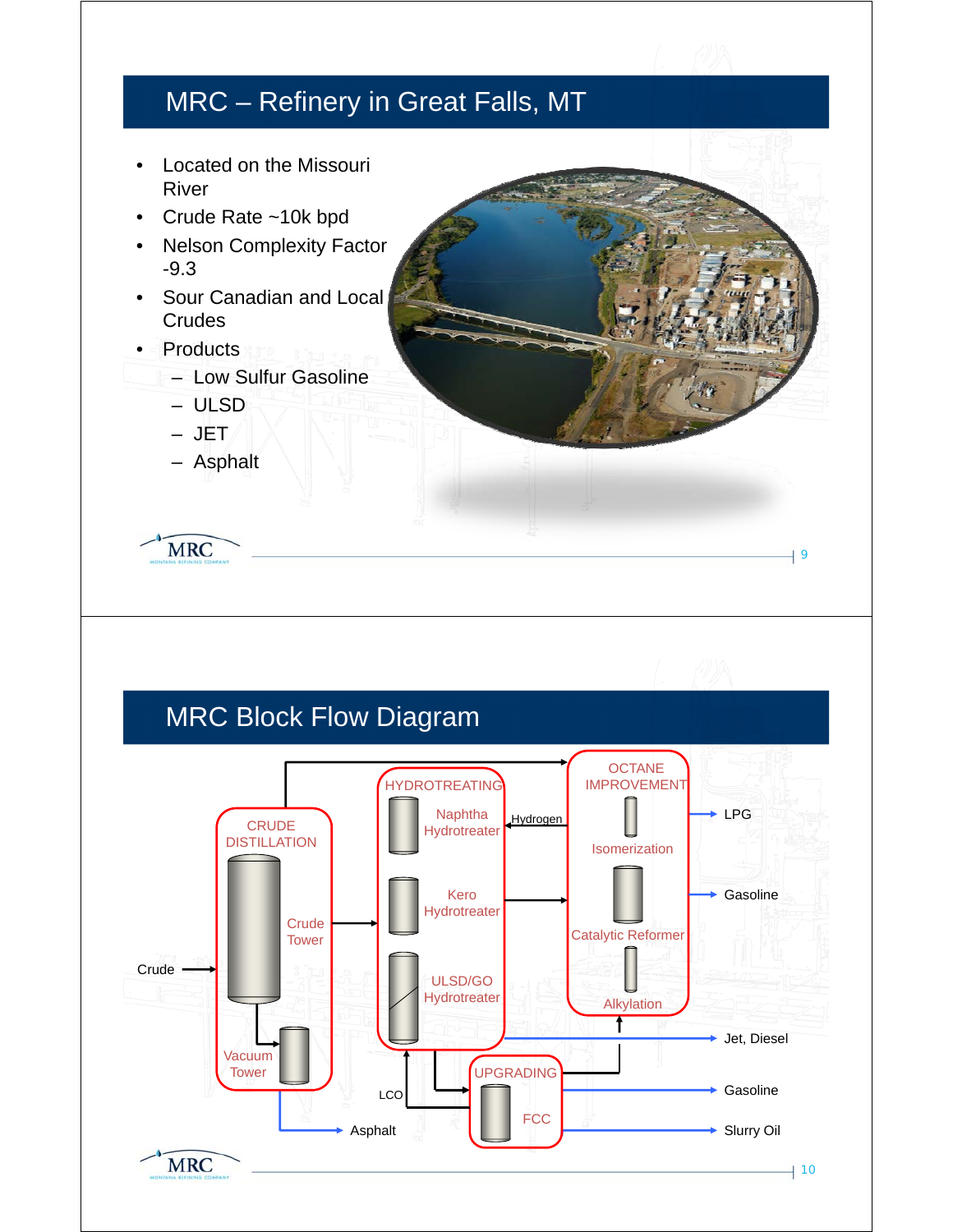#### MRC's FCC Operation

- UOP Stacked Unit
- Feed Rate ~3000 bpd
- Hydrotreated VGO Feed Sulfur ~0.2 wt%
- Maximum LCO Mode Reactor Temperature ~940°F
- Full Combustion Regenerator Temperature ~1280°F
- Tertiary Particulate Control Device none
- SOx Controlled to 25 ppm with Super DESOX® OCI
- Gasoline Hydrotreater none
	- Rely on 30% Gasoline Sulfur Reduction via Grace SuRCA® Technology to maximize VGO/ULSD HDT Run length



#### Two FCC Catalyst Reformulations Were Made in 2011 at MRC

|                                          | <b>GENESIS® GSR®</b> | <b>REMEDY™1 GSR®</b> | <b>REMEDY™ 2 GSR®</b> |
|------------------------------------------|----------------------|----------------------|-----------------------|
| Reformulation                            |                      | January 2011         | August 2011           |
| Activity, Wt.%                           | 80                   | 80                   | 80                    |
| $RE2O3 Wt.$ %                            | 1.50                 | 1.00                 | <b>Trace</b>          |
| $\text{Al}_2\text{O}_3$ , Wt.%           | 51                   | 51                   | 47                    |
| Zeolite Surface Area, m <sup>2</sup> /gm | 200                  | 200                  | 220                   |
| Matrix Surface Area, m <sup>2</sup> /gm  | 90                   | 90                   | 75                    |
| 0 to $40\mu$ , %                         | 13                   | 13                   | 13                    |
| <b>Gasoline Sulfur Reduction</b>         | 30%                  | 30%                  | 30%                   |

• Each REMEDY<sup>™</sup> Formulation Was Designed for Similar Yields and Catalyst Additions, but Lower Rare Earth

REMEDY<sup>™</sup> 2 GSR<sup>®</sup> Eliminated the Rare Earth Surcharge

11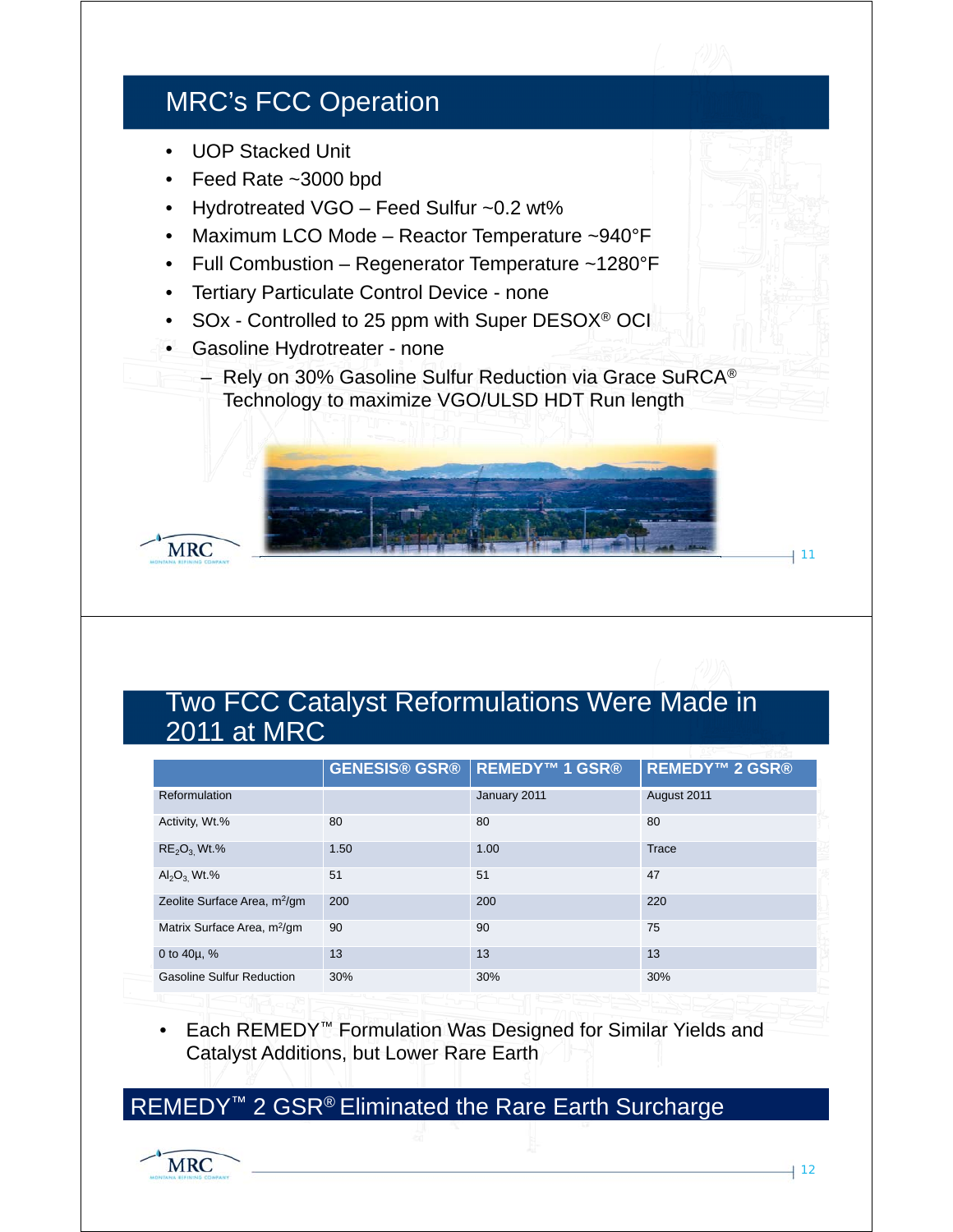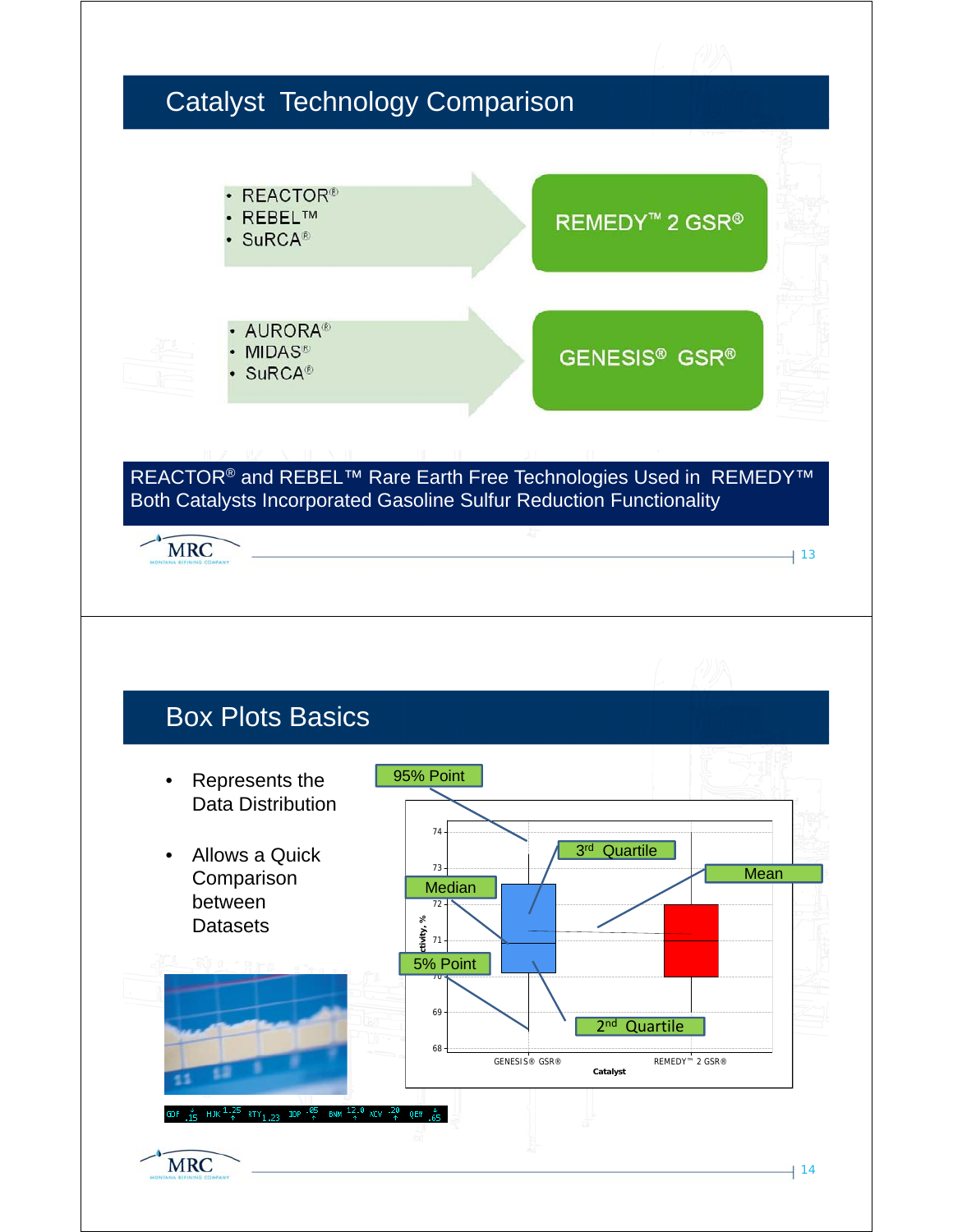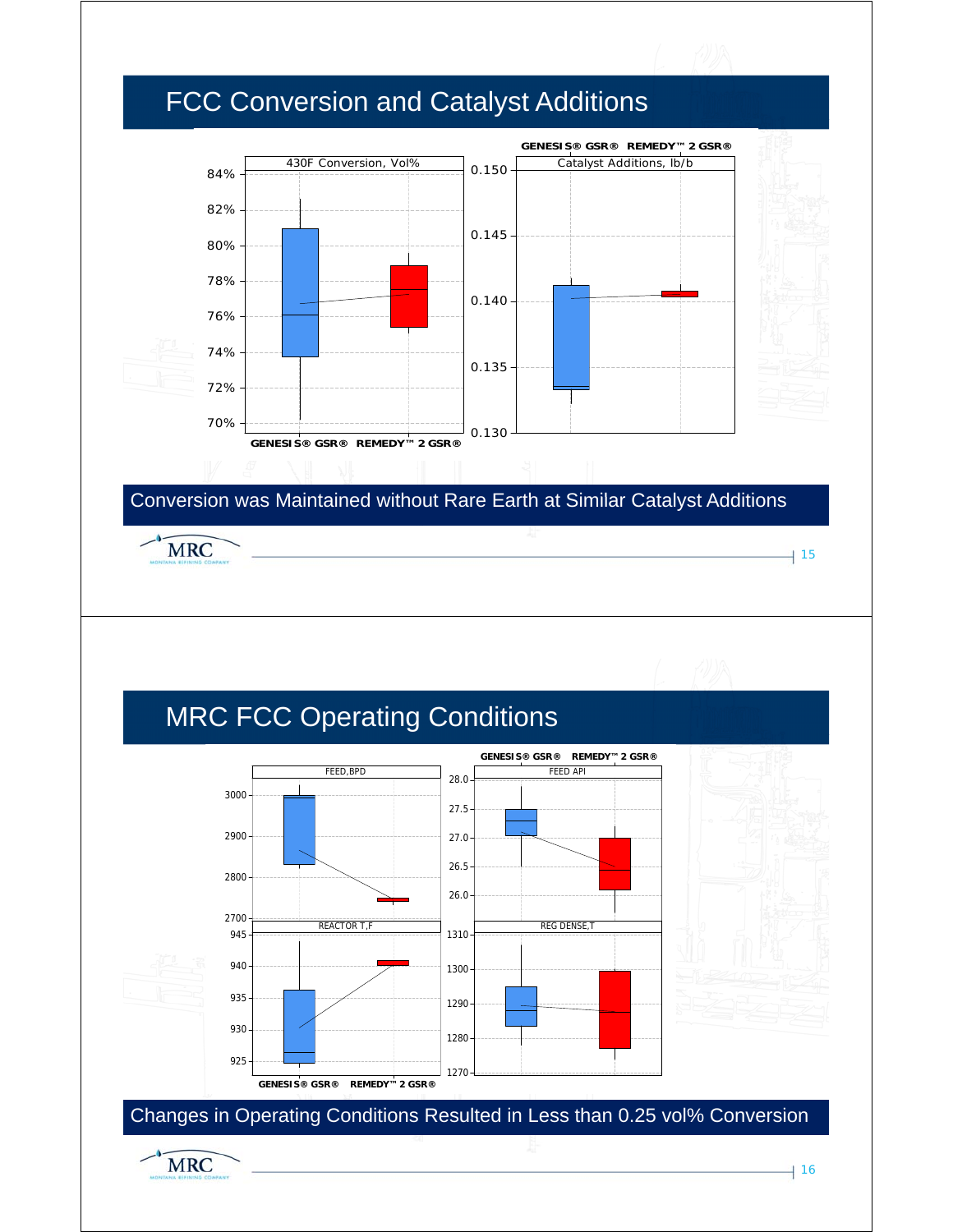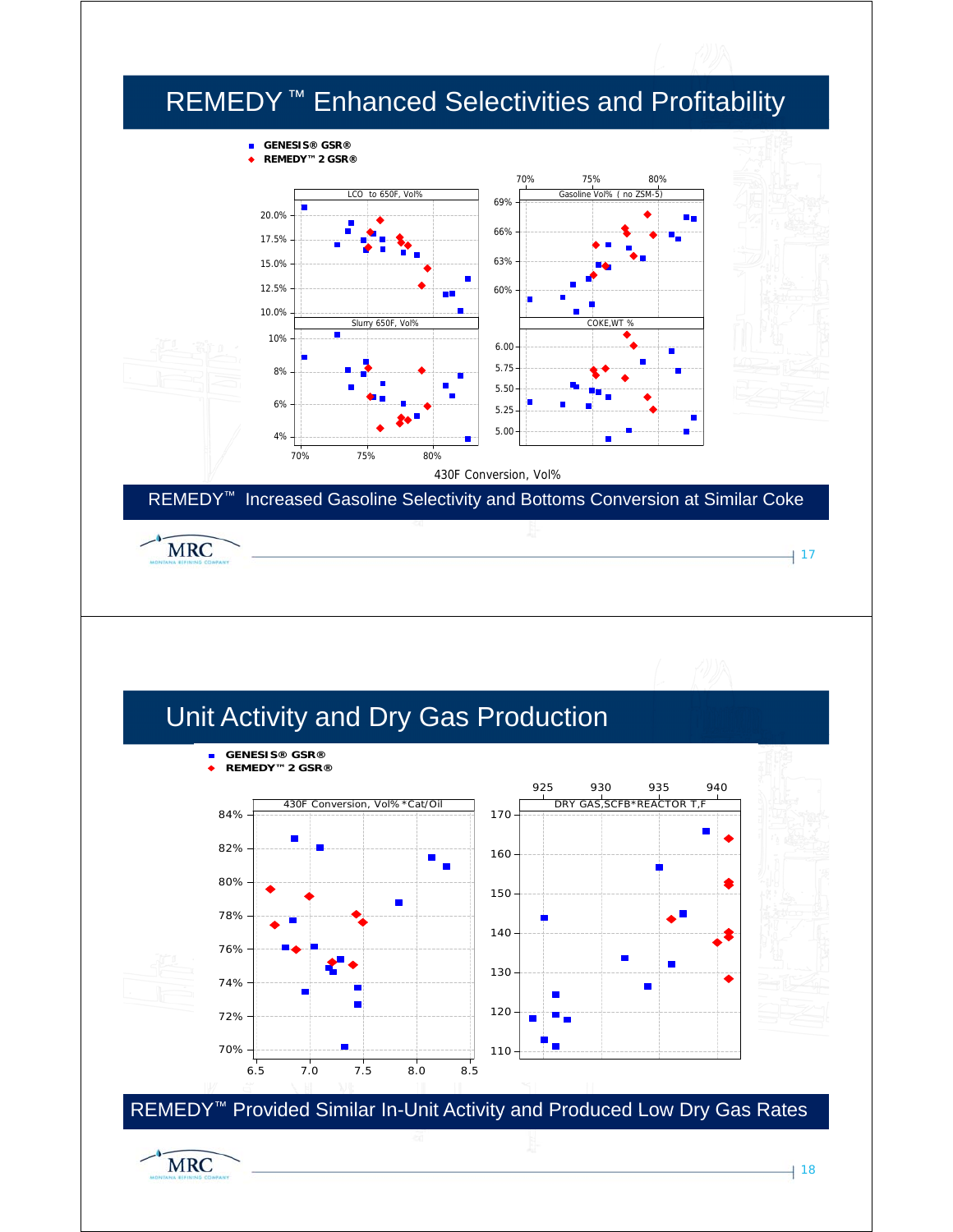

## Final Remarks

**MRC** 

- Rare Earth Free REMEDY™ was a Success at MRC
	- Similar Conversion Levels at the Same Catalyst Addition Rate
	- Low Dry Gas and Slurry Yield
	- High Gasoline Selectivity at Similar Octane
	- Coke Selectivity Was Maintained
	- Gasoline Sulfur Reduction Maintained
	- No Increase in Flue Gas Opacity